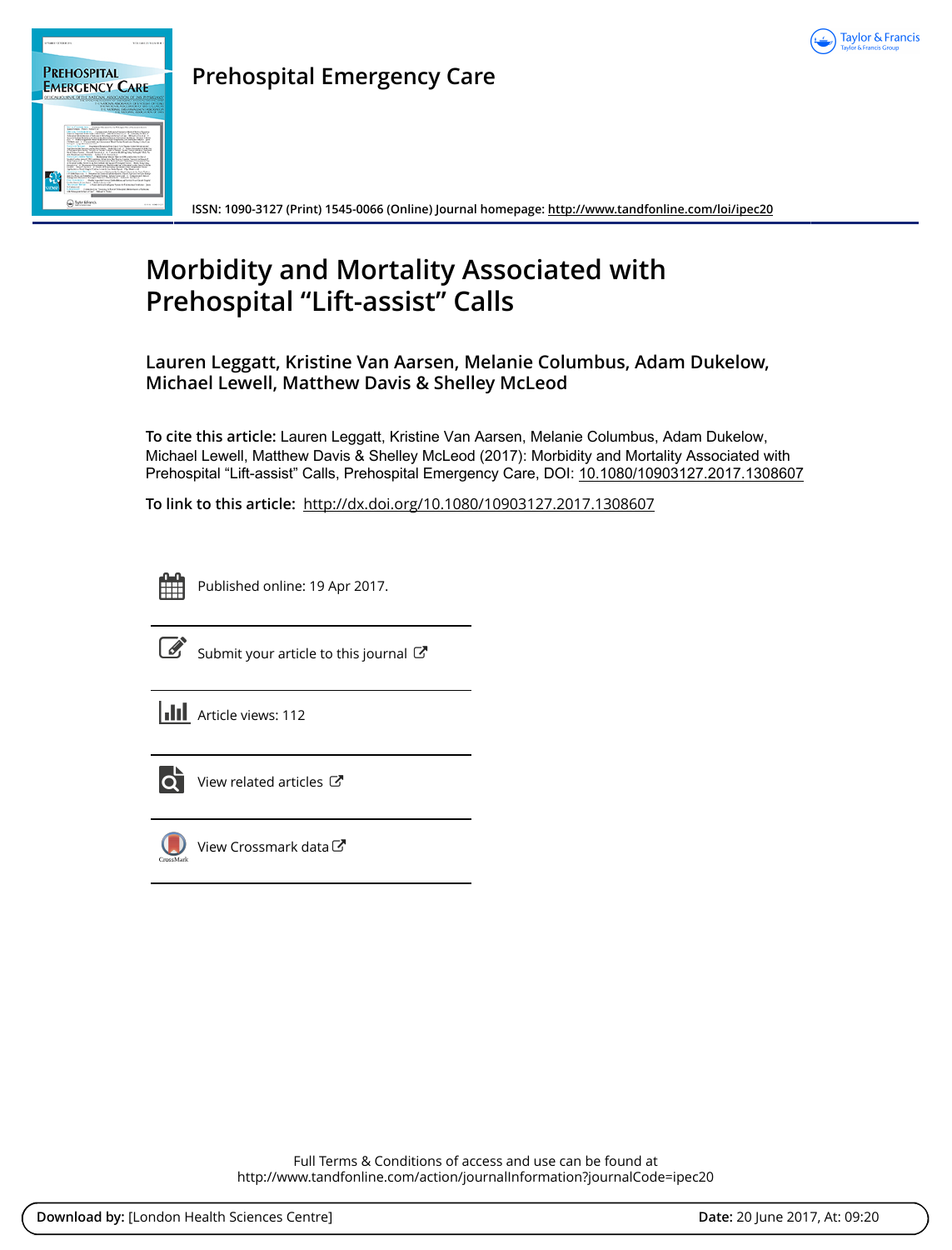## **MORBIDITY AND MORTALITY ASSOCIATED WITH PREHOSPITAL ''LIFT-ASSIST'' CALLS**

Lauren Leggatt, MD, Kristine Van Aarsen, MSc, Melanie Columbus, PhD, Adam Dukelow, MD, MHSc, Michael Lewell, MD, Matthew Davis, MD, MSc, Shelley McLeod, MSc

#### **ABSTRACT**

**Introduction**: When an individual requires assistance with mobilization, emergency medical services (EMS) may be called. If a patient does not receive treatment on scene and is not transported to hospital, these are referred to as "Lift Assist" (LA) calls. It is possible this need for assistance represents a subtle onset of a disease process or decline in function. Without recognition or treatment, the patient may be at risk for recurrent falls, repeat EMS visits or worsening illness. **Objective**: To examine the 14-day morbidity and mortality associated with LA calls and determine factors that are associated with increased risk of these outcomes. **Methods**: All LA calls from a single EMS agency were collected over a one year study period (January–December 2013). Calls were linked with hospital records to determine if LA patients had a subsequent visit to the emergency department (ED), admission, or death within 14 days of the LA

Color versions of one or more of the figures in the article can be found online at [www.tandfonline.com/ipec.](http://www.tandfonline.com/IPEC)

© 2017 National Association of EMS Physicians

doi: [10.1080/10903127.2017.1308607](http://dx.doi.org/10.1080/10903127.2017.1308607)

call. Logistic regression analyses were completed to determine factors predicting ED visit or hospital admission within 14 days of the LA call. **Results**: Of 42,055 EMS calls, 804 (1.9%) were LAs. These calls were for 414 individuals; 298 (72%) patients had 1 LA, and 116 (28%) patients had >1 LA call. There were  $169$  (21%) ED visits, 93 (11.6%) hospital admissions and 9 (1.1%) deaths within 14 days of a LA call. Patient age ( $p = 0.025$ ) significantly predicted ED visit. Patient age  $(p = 0.006)$  and an Ambulance Call Record missing at least 1 vital sign ( $p = 0.038$ ) significantly predicted hospital admission. **Conclusions**: LA calls are associated with short-term morbidity and mortality. Patient age was found to be associated with these outcomes. These calls may be early indicators of problems requiring comprehensive medical evaluation and thus further factors associated with poor outcomes should be determined. **Key words:** emergency medical services; prehospital emergency care; falls; lift assist

PREHOSPITAL EMERGENCY CARE 2017; Early Online:1–7

## **INTRODUCTION**

## **Background**

When an individual requires assistance with mobilization, emergency medical services (EMS) may be called to assist. If this individual is assisted up to a more mobile position from the ground by paramedics, but not treated or brought to hospital for further medical attention, then the call is coded as a "lift assist"  $(LA)^{1}$  $(LA)^{1}$  $(LA)^{1}$ . Although this code and terminology is used by many different EMS services, there is a paucity of data regarding these calls and patients. Cone et al. examined the number of LA calls for a single EMS agency over a 5 year period and found that 4.8% of their agency's calls were coded as  $LA<sup>1</sup>$ . Just over half (55%) of these  $LA$ patients were subsequently brought to hospital by EMS within 30 days of their initial LA call. However, the outcomes of these LA patients following their emergency department (ED) visit, is unknown.

It is possible that a proportion of LA cases represent a sentinel event, signifying a covert disease, such as a urinary tract infection, or the LA could represent a marker of deterioration in the patient's functional abil-ity.<sup>[2,3](#page-7-1)</sup> One of the biggest challenges for EMS is to determine the specific nature or cause for the patient's inability to mobilize. Although information on LA calls is sparse, there has been data reporting increased rates of hospital admission and death in non-transported

Received September 13, 2016 from Division of Emergency Medicine, Department of Medicine, Western University, London, Ontario, Canada (LL, MC, KVA, AD, ML, MD, SM); Southwest Ontario Regional Base Hospital Program, London Health Sciences Centre, London, Ontario, Canada (AD, ML, MD). Revision received February 21, 2017; accepted for publication March 7, 2017.

The authors report no conflicts of interest. The authors alone are responsible for the content and writing of the paper.

L. Leggatt was responsible for the design, acquisition, analysis, and interpretation of data, as well as writing of the manuscript. M. Columbus was responsible for the data analysis and interpretation, as well as review of the manuscript. K. Van Aarsen was responsible for data analysis, interpretation, and review of the manuscript. A. Dukelow was responsible for the design of the study as well as writing and critical revision of the manuscript. M. Lewell was responsible for the design and critical review of the manuscript. M. Davis was the primary investigator of the study and responsible for the design, analysis, and interpretation of data, as well as the writing and critical revision of the manuscript. S. McLeod was involved in the design, acquisition, analysis and interpretation of the data and review of the final manuscript.

Address correspondence to Matthew Davis, Southwest Ontario Regional Base Hospital Program, 4056 Meadowbrook Drive, Unit 145, London ON, Canada N6L 1E5. E-mail: [Matthew.Davis@lhsc.on.ca](mailto:Matthew.Davis@lhsc.on.ca)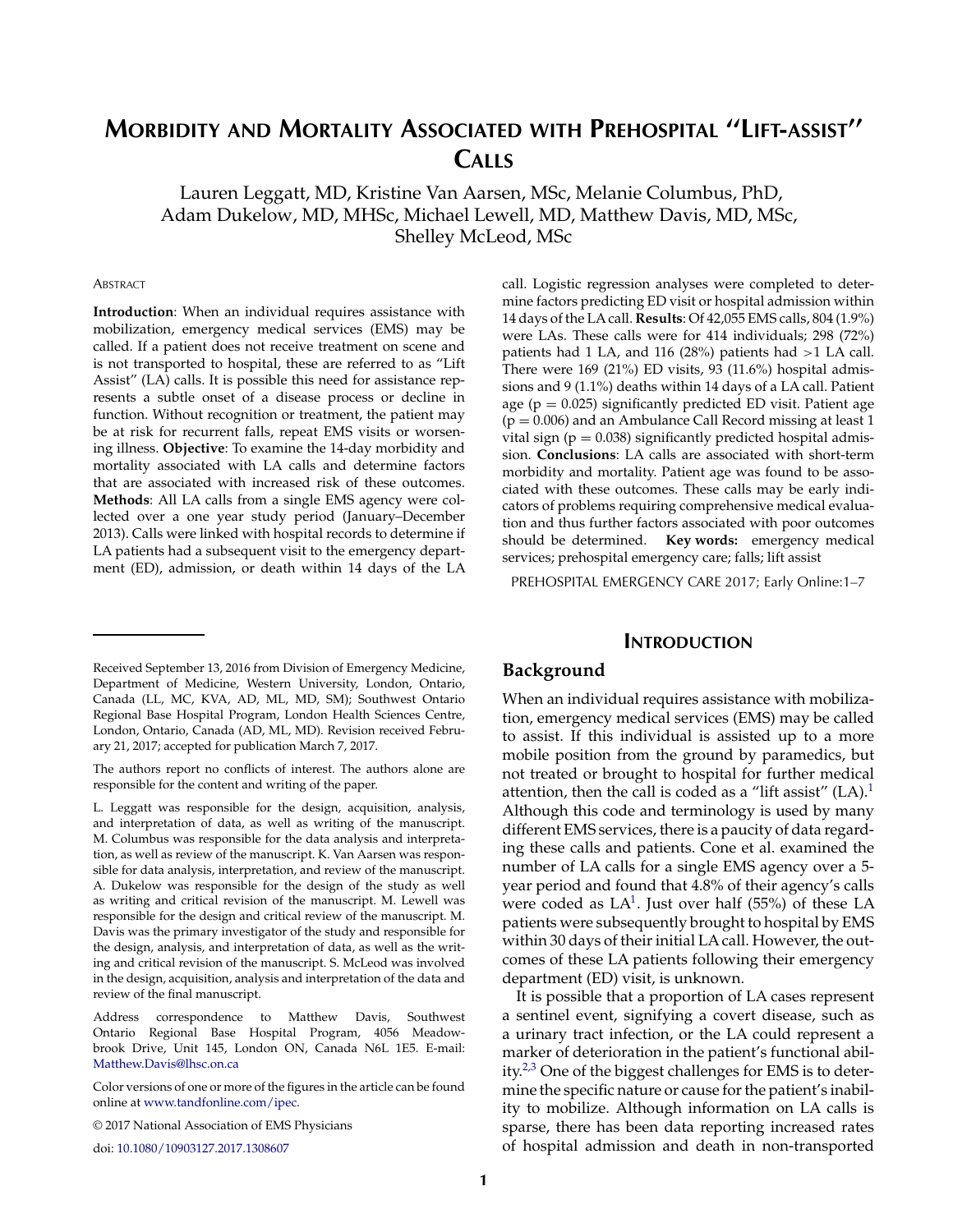fall-protocol patients in the UK. $4$  However, the authors examined only patients who were 65 years of age and greater and in this EMS system, paramedics are able to make disposition decisions for the patients in their care. Given the lack of data on this patient group as a whole, we sought to examine the outcome of all LA patients in our EMS system by examining the 14-day morbidity and mortality of patients following their initial LA call and to determine risk factors associated with these outcomes.

## **METHODS**

## **Study Design**

This was a retrospective chart review of all adult patients ( $\geq$ 18 years) who had a LA call over a one-year period (January–December 2013) from a single EMS service. Patient data was collected from both the prehospital ambulance call report (ACR), as well as the in-hospital patient chart in order to determine morbidity, mortality as well as factors associated with these outcomes. This study was approved by the Health Sciences Research Ethics Board at Western University.

## **Study Setting**

This study was conducted in a single county in the city of London, ON Canada; which has a population of approximately 440 000.[5](#page-7-3) The population is served by a single EMS service with an annual call volume of approximately 40,000 calls per year.

## **Data Collection and Processing**

All LA calls were identified via their final problem code of "lift assist," which is determined by the attending paramedic. In the event that a LA call was coded incorrectly, all non-transport calls were manually screened and reviewed to see if they met the definition for a LA, namely: When an individual is assisted up to a more mobile position from the ground by paramedics, but not treated or brought to hospital for further medical attention. These patients were then crossreferenced with local hospital health records to see if they had any of: 1) an Emergency Department (ED) visit, 2) admission to hospital, and 3) death while in hospital, all within 14 days of the original LA call. Cross-referencing was performed using the patient's demographic information including full name, birthdate, address and unique identifier of Ontario Health Insurance Plan (OHIP) card, if available. EMS calls within the specified time-frame (January 1 2013–Janary 14, 2014) that resulted in a prehospital termination of resuscitation or obviously-dead non-transport calls were also examined. This was done to capture as

many prehospital deaths as possible, within the study region.

A study member collected data from electronic and paper charts and data was entered directly into a study-specific Microsoft Excel spreadsheet (Microsoft Corporation, Redmond, Washington). Descriptive statistics were summarized using means and standard deviations (SDs), medians and interquartile ranges (IQRs), or proportional differences, where appropriate. Statistical analysis was conducted using SPSS v 23 (IBM Corporation). Variables for inclusion were determined based on data available on the ACR as well as consensus of 4 EMS medical directors' opinions; and included bradycardia (heart rate  $<60$ beats per minute), tachycardia (heart rate >99 beats per minute), systolic blood pressure <100 mmHg, systolic blood pressure >140 mmHg, systolic blood pressure >180 mmHg, tachypnea (respiratory rate >20 per minute), hypoxemia (SpO2 < 90%), extremes of temperature (>37.9°C or <36°C), hypoglycemia (capillary blood glucose <72 mg/dL [4 mmol/L]), hyperglycemia (capillary blood glucose >360 mg/dL [20 mmol/L]), Glasgow Coma Scale (GCS) <13 points, documented medical history of cardiac disease, respiratory disease, hypertension, diabetes, stroke/TIA, seizure, and psychiatric conditions; as well as patient age and sex. Early in the data collection phase the study group noted a higher than expected number of missing vital sign values. The study group hypothesized that the presence of one or more vital signs might indicate an incomplete assessment and be associated with the regression analysis outcomes. Missing vitals was added to the variable list for regression analysis.

Univariate analysis of each potential risk factor versus both outcomes measures (ED visit or hospital admission within 14 days) was completed. Risk factors with a p-value of <0.10 were considered for inclusion in the multivariable logistic regression model for each outcome measure. Variables with a high proportion of missing values were excluded from the model. Multivariate logistic regression models were used to determine risk factors independently associated with ED visit or hospital admission within 14 days of LA call.

## **RESULTS**

## **Patient Demographics**

Ther[e](#page-3-0) were 42,055 EMS calls in the study period; 804 (1.9%) were LA calls. These calls were for 414 individuals; 298 (72%) patients had 1 LA, and 116 (28%) patients had greater than 1 LA call. The number of multiple LA calls per patient ranged from 2 to 34 with a median of 3 (IQR = 2, 4.25). Mean (SD) age was 74.8 (14.1) years and 45% were male. Age ( $p = 0.072$ ) and sex ( $p = 0.396$ )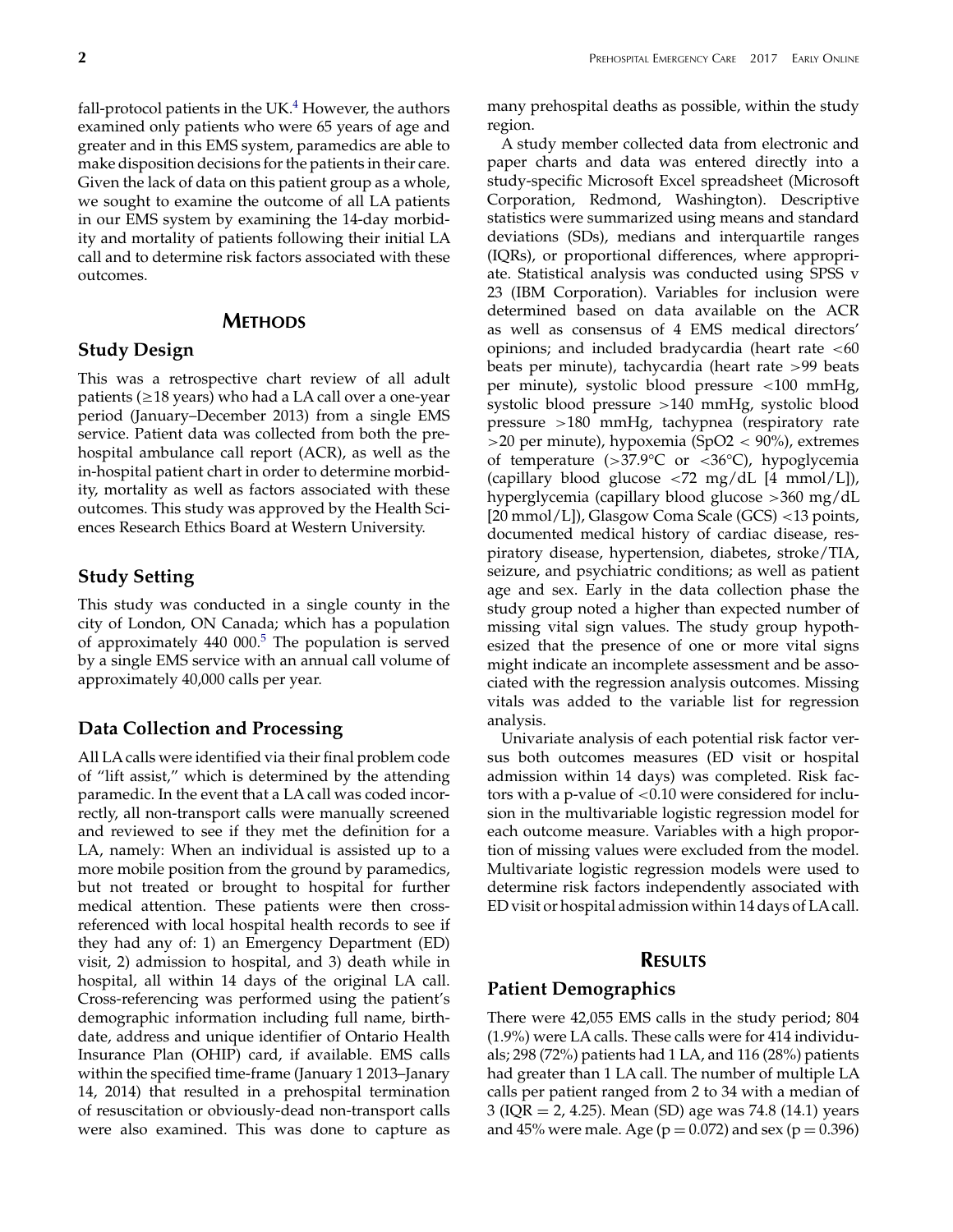<span id="page-3-0"></span>

FIGURE 1. Study flow diagram with morbidity; Emergency Department (ED) Visit, Hospital admission, and in-hospital mortality within 14 days of initial LA call. <sup>∗</sup>LA = *lift assist*; EMS = *Emergency Medical Services*; ED = *Emergency Department*.

did not differ between those who had only 1 LA in the time period, versus those with greater than 1 LA.

## **Morbidity and Mortality**

Of the 804 LA calls, there were 169 ED visits, 93 admissions to hospital and 9 deaths within 14 days of the initial LA. This represents 21%, 11.6%, and 1.1% of all LA calls resulting in ED visit, admission to hospital, and death, respectively, within 14 days of their EMS call [\(Figure 1\)](#page-3-0).

For those that were admitted, the average length of stay (LOS) was 7 days (IQR = 4, 15.5 days). The most common admitting service was a medical specialty with 85 (91.4%) admissions [\(Table 1\)](#page-3-1). The most common definitive discharge diagnosis was infection: 31 (33.3%), fractures: 8 (8.6%), cancer 9 (9.7%) [\(Table 2\)](#page-3-2). Of those admitted to hospital, 18 (19.4%) were discharged to new long-term care homes, 42 (45.2%) were discharged home with new home care supports and 11 (11.8%) patients died during their hospitalization (9 of the 11 died within 14 days of LA call).

No out of hospital deaths of LA-patients were found upon examination of the 75 termination of resuscitation or obviously dead patients in the region from January 14, 2013 to January 14, 2014.

<span id="page-3-1"></span>TABLE 1. Admitting services of patients admitted to hospital: List of admitting services for the 93 patients admitted to hospital within 14 days of initial LA call

| <b>Admitting Service</b> | Number (%) of Admissions |
|--------------------------|--------------------------|
| Medical                  | 89 (91.4)                |
| Surgical                 | 7(7.5)                   |
| ICU                      | 1(1.1)                   |
| Total                    | 93                       |

<sup>∗</sup>LA = *lift assist*; ICU = *intensive care unit*.

## **Vital Signs**

Vital sign documentation was recorded for all 804 calls. The results of the abnormal vitals collected are provided in [Table 3.](#page-4-0) Of the 160 calls for patients with diabetes, 11 (1.4%) calls had documented hypoglycemia (blood glucose  $\langle 72 \text{ mg/dL} [4 \text{ mmol/L}]$ ), and 2 (0.2%) of calls had documented hyperglycemia (blood glucose >360 mg/dL [20mmol/L]). No calls had patients with GCS of less than 13.

Of the ACRs examined, 113 (14.0%) were noted to be missing at least one vital sign. Regarding those charts with missing documentation, 28 (24.8%) were missing more than one vital sign and 44 (27.5%) of 160 calls were missing a blood glucose (BG) in diabetic patients. The most common vital signs missing was temperature, missing from documentation on 105 (13.0%) calls [\(Table 4\)](#page-4-1). Of these missing vital signs and blood glucose omissions, only 15 (15.4%) and 3 (1.9%) were explained by patient refusal.

<span id="page-3-2"></span>TABLE 2. Discharge diagnosis sub-type of patients admitted to hospital within 14 days of LA call

| Discharge Diagnosis                            | Number $(\%)$ |
|------------------------------------------------|---------------|
| Infection                                      | 31(33.3)      |
| Fall                                           | 11(11.8)      |
| Cancer complication or new diagnosis of cancer | 9(9.7)        |
| Fracture                                       | 8(8.6)        |
| Miscellaneous                                  | 34 (36.6)     |
| Total                                          | 93            |
|                                                |               |

Grouped diagnoses based on pathology of patients that were admitted to hospital within 14 days of initial LA. Infection (influenza, sepsis, urinary, pulmonary, and arthrogenic source), falls (mechanical, recurrent, Parkinson's Disease induced and medication induced hypotension causing mechanical fall), cancer related diagnoses (dehydration and a new diagnosis of cancer in 5 of 9 patients), fractures (humerus, hip, pelvic, femur, tibia, and L1 body compression fracture). These were all new diagnoses of fracture at the time of admission. <sup>∗</sup>LA = *lift assist*.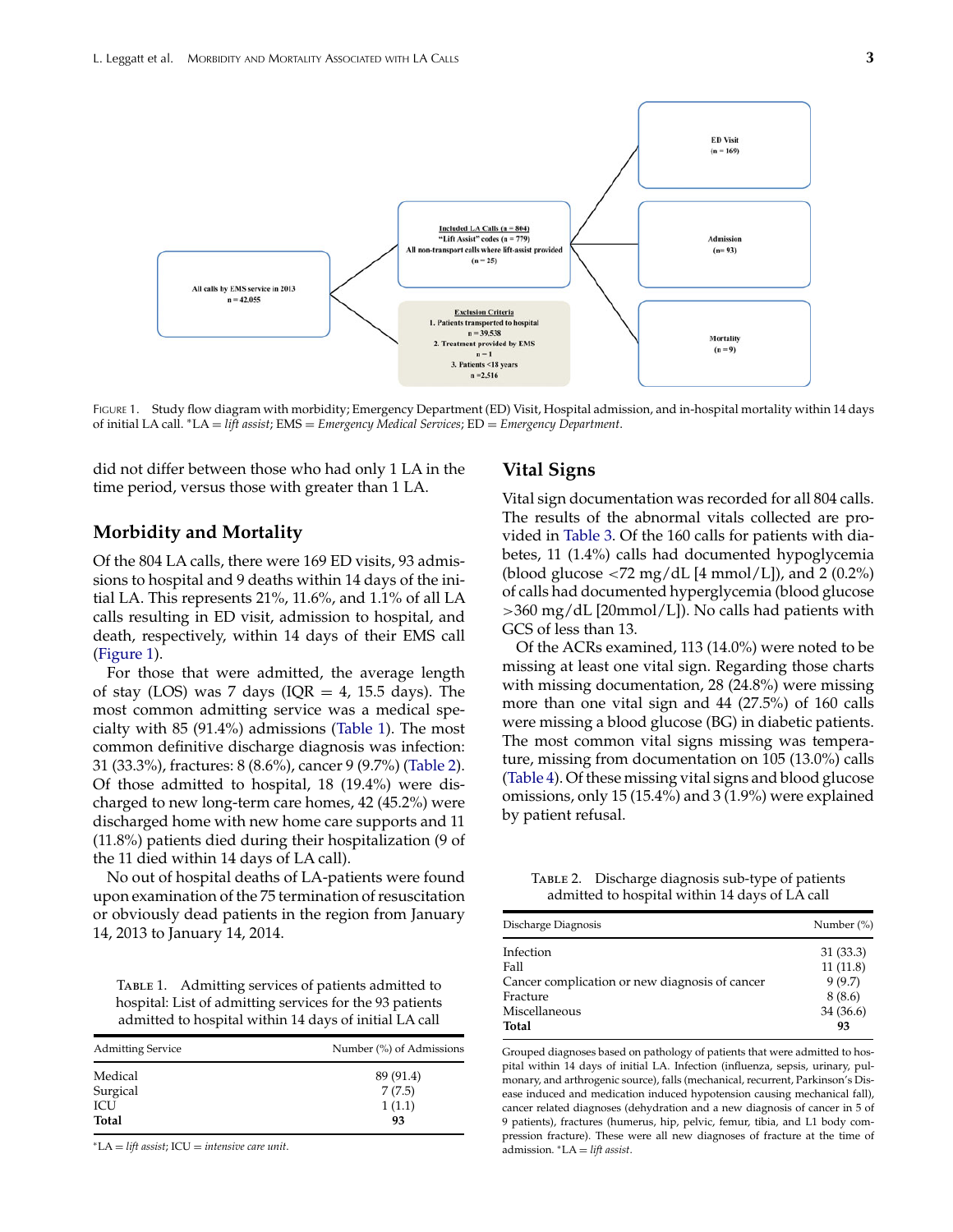<span id="page-4-0"></span>TABLE 3. Vital sign abnormalities in the lift assist population

| Vital sign                     | Number (%) of calls |
|--------------------------------|---------------------|
| <b>Bradycardia</b>             | 14(1.7)             |
| Tachycardia                    | 86 (10.7)           |
| Hypotension                    | 12(1.5)             |
| Hypertension                   | 276 (34.3)          |
| <b>Extreme</b> hypertension    | 16(2.0)             |
| Hypoxia                        | 1(0.1)              |
| <b>Extremes of temperature</b> | 49(6.1)             |

Number and percentage of LA calls wherein abnormal vital signs were documented at end of patient contact. Wherein the following physiologic values were used: bradycardia (heart rate <60 beats per minute), tachycardia (Heart rate >99 beats per minute), hypotension (systolic blood pressure <100 mmHg), hypertension (systolic blood pressure >140 mmHg), extreme hypertension (systolic blood pressure >180 mmHg), tachypnea (respiratory rate >20 per minute), hypoxemia (SpO2 <90%), extremes of temperature (>37.9°C or <36°C). Percentage based on our study population of 804 LA calls.  $LA = lift$  *assist.* 

## **Logistic Regression Results**

Multivariate logistic regression models were conducted for each outcome. For the outcome of ED visit the model included: age, sex, documented history of cardiac disease on ACR, or blood glucose not documented on the ACR of a patient with reported diabetes. Documented histories of respiratory disease, hypertension, diabetes, stroke/TIA, seizure, and psychiatric conditions were omitted from the model due to a number of missing variables. This was done based on a *post hoc* power calculation. Any variable that did not meet the threshold for the needed number of observations was excluded from analysis. Bradycardia (heart rate <60 beats per minute), systolic blood pressure <100 mmHg, systolic blood pressure >140 mmHg, systolic blood pressure >180 mmHg, tachypnea (respiratory rate >20 per minute), hypoxemia (SpO2  $\langle 90\%$ ), extremes of temperature (>37.9 $\degree$ C or  $\langle 36\degree$ C), hypoglycemia (capillary blood glucose <72 mg/dL [4 mmol/L]), hyperglycemia (capillary blood glucose  $>360$  mg/dL [20 mmol/L]), GCS  $<$ 13 points, and missing at least one vital sign on documentation were excluded from the final model. Patient age (OR 1.02, 95% CI 1.01–1.02,  $p = 0.02$ ) was independently associated with an ED visit within 14-days of original LA call

TABLE 4. Missing vital signs at LA call by category

<span id="page-4-1"></span>

| Vital Sign            | Number (%) |
|-----------------------|------------|
| Heart rate            | 12(1.5)    |
| <b>Blood pressure</b> | 16(2)      |
| Respiratory rate      | 18(2.2)    |
| Oxygen saturation     | 22(2.7)    |
| Temperature           | 107(13.3)  |

Number and percentage of vital sign category for those LA calls wherein vital signs were missing. Of the 804 LA calls made, 97 were missing at vital sign documentation. <sup>∗</sup>LA = *lift assist*.

<span id="page-4-2"></span>TABLE 5. Variables independently associated with recurrent ED visits for any reason within 14 days of the original LA call as determined by a multivariate logistic regression model

| Variable                                    | Odds Ratio   | 95% Confidence<br>Interval     | p-value      |
|---------------------------------------------|--------------|--------------------------------|--------------|
| Age<br>History of<br><b>Cardiac Disease</b> | 1.02<br>0.68 | $1.00 - 1.03$<br>$0.45 - 1.02$ | 0.02<br>0.06 |
| Gender<br>Missing BG                        | 0.96<br>0.85 | $0.66 - 1.39$<br>$0.39 - 1.83$ | 0.83<br>0.67 |

∗Wherein, age is represented as a continuous variable and the other variables as binary. LA = lift assist; BG = *capillary blood glucose*.

[\(Table 5\)](#page-4-2). History of cardiac disease, sex, and missing BG were included in the model based on interaction with age but were not predictive of the outcome. The model correctly predicted 81.5% of cases.

For the outcome of hospital admission the model included age, sex, documented history of cardiac disease on ACR, tachycardia (heart rate >99 beats per minute), and blood glucose not documented on the ACR of a patient with reported diabetes. Documented history of respiratory disease, hypertension, diabetes, stroke/TIA, seizure, and psychiatric conditions, as well as systolic blood pressure <100 mmHg, systolic blood pressure >140 mmHg, systolic blood pressure >180 mmHg, tachypnea (respiratory rate >20 per minute), hypoxemia (Sp02 <90%), extremes of temperature (>37.9°C or <36°C), hypoglycemia (capillary blood glucose <72 mg/dL [4 mmol/L]), hyperglycemia (capillary blood glucose >360 mg/dL [20  $mmol/L$ ]), GCS <13 points and missing at least one vital sign on documentation were excluded from the final model. Patient age (OR 1.02, 95% CI 1.01–1.04, p  $= 0.004$ ) was independently associated with hospital admission [\(Table 6\)](#page-4-3). Tachycardia (heart rate >99 beats per minute) was found to be associated with not being admitted to hospital (OR 0.43, 95% CI 0.24–0.78,  $p =$ 0.005). History of cardiac disease, sex, and missing BG were included in the model based on interaction with

<span id="page-4-3"></span>TABLE 6. Variables independently associated with hospital admission within 14 days of the original LA call as determined by a multivariate logistic regression model

| Variable                                                                 | Odds Ratio                   | 95% Confidence<br>Interval                                       | p-value                          |
|--------------------------------------------------------------------------|------------------------------|------------------------------------------------------------------|----------------------------------|
| Age<br>Tachycardia<br>Gender<br><b>History Cardiac</b><br><b>Disease</b> | 1.02<br>0.43<br>0.76<br>0.77 | $1.01 - 1.04$<br>$0.24 - 0.78$<br>$0.48 - 1.18$<br>$0.47 - 1.27$ | 0.004<br>0.005<br>0.221<br>0.303 |
| <b>Missing BG</b>                                                        | 0.55                         | $0.23 - 1.31$                                                    | 0.175                            |

∗Wherein, age is represented as a continuous variable and the other variables as binary. LA = *lift assist*; BG = *capillary blood glucose*.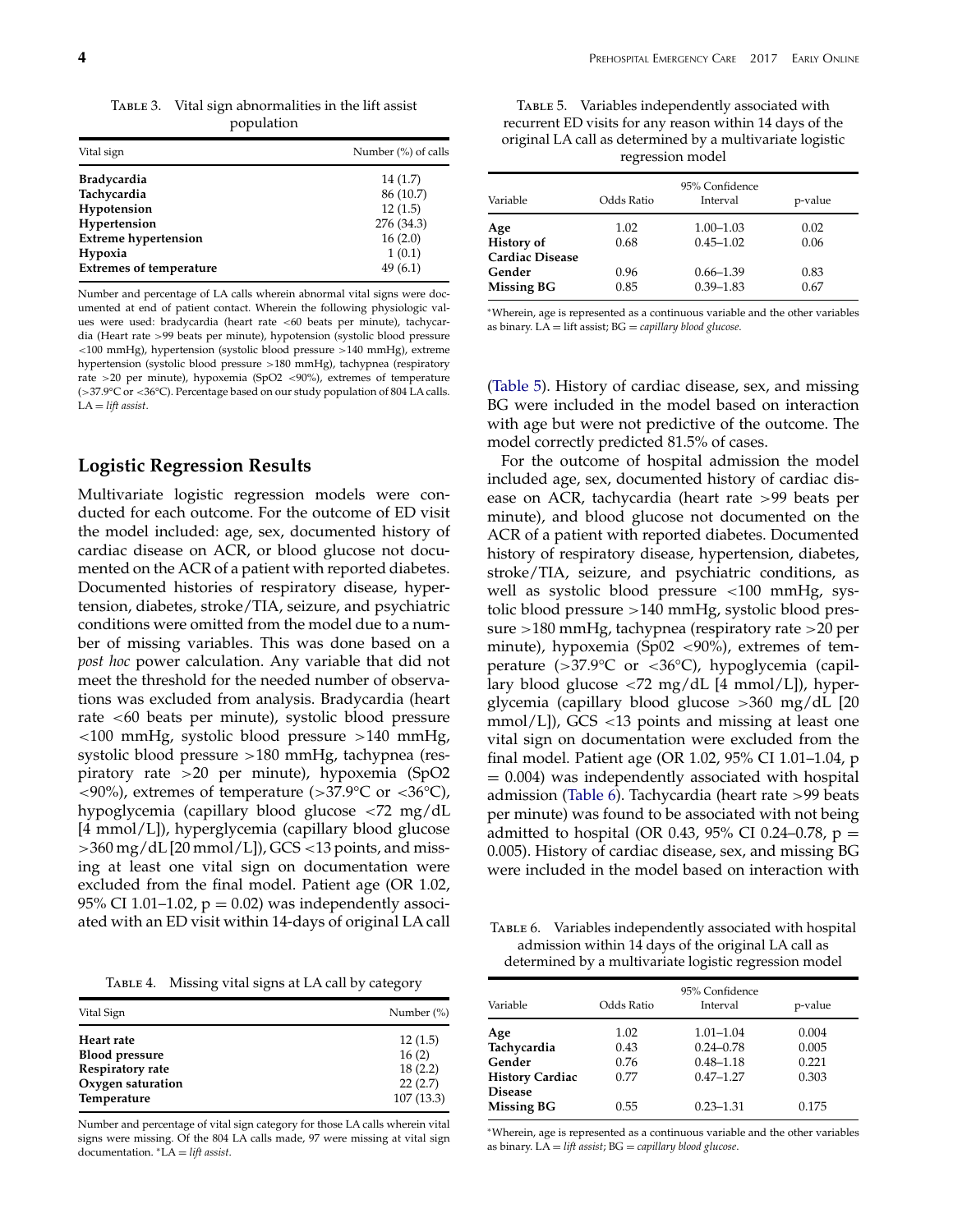the risk factor variables but were not predictive of the outcome. The model correctly predicted 88.5% of cases.

The most common missing vital sign was temperature. However, when examined alone, a missing documented temperature was not associated with either repeat ED visit or admission to hospital. There were not enough mortalities within our population to perform a logistic regression on this primary outcome.

## **DISCUSSION**

When an individual cannot mobilize themselves, EMS may be called to attend the patient and provide assistance. Our data show these are not uncommon calls (1.9% of the 42,055 calls for the year in one EMS service); which is consistent with what has been published previously.<sup>1</sup> Thus, there is a significant amount of resources directed toward these individuals during the initial LA. While the crews are performing the LA, they are unable to attend other calls. In rural areas with limited crews and long transport times, this can leave areas without EMS coverage.<sup>[6,7](#page-7-4)</sup>

The results of this study highlight that this is a population of patients that may be covertly unwell and experiences considerable morbidity and mortality. Frequently, these individuals go on to require further medical care in hospital, with 21% of LA calls resulting in subsequent ED visits, 11.5% of LA calls requiring admission to hospital and 1.1% of LA calls resulted in mortality in the hospital, all within 14 days of the LA call. Subsequent care of these patients is responsible for sizeable EMS and hospital resources as reflected in the mean length of stay of 7 days. We believe these calls may be early indicators of problems that require comprehensive medical evaluation and treatment. Assessment at this junction in a patient's illness may avoid the morbidity and mortality found in our study.

However, in today's healthcare climate, there is increased demand to reduce ED overcrowding and overburdening of resources. This is a global phenomenon with a variety of solutions being proposed. One way of reducing the demand and burden is to decrease the input of patients through the ED. Proposed methods include ambulance diversion to other hospitals, alternate care facilities, or avoiding ambulance transport altogether. $4,6-13$ 

Non-transport by paramedics, or refusal-of-care protocols have been studied with identified safety concerns.[14–17](#page-7-5) Paramedics have been shown to be unable to consistently identify low-acuity patients in several studies.[18–24](#page-7-6) Under-triage of patients was reported at 8– 11%. In the study by Silvestri et al., 11/27 (40.7%) of the patients who were under-triaged to non-transport by the paramedics and went on to be admitted to hospital had covert symptoms similar to our LA population of generalized illness: anorexia, fatigue, and weakness.<sup>19</sup> As highlighted by the authors, paramedics are taught to assess, provide initial treatment and transport patients. An expectation for paramedics to diagnose and definitively manage less acute complaints is not fair given their training in this area and lack of diagnostic tests available in a clinic or hospital setting. Thus, although non-transport of LA patients may seem appealing to help decrease the burden on EDs, we argue these covertly unwell patients may require a full assessment in hospital with a full complement of diagnostic testing. In our own LA patient population, the diagnoses of infection, fracture, and new oncologic discoveries were only possible with laboratory and diagnostic imaging tools.

Aside from the medical diagnoses that were made 71 (76.3%) of admitted patients in our study population were transferred to an alternate living disposition upon discharge from hospital, including retirement home or nursing home (18, 19.4%), or home with nursing care (42, 45.2%). This increase in assistance may not have been initiated so timely if they had not been transported to hospital. Notably, not all disposition results were available, so this represents a conservative estimate.

Our patient population was elderly, with a mean age of 74.8. Age was found to be a predictor of both ED visit and admission to hospital in 14 days from our logistic regression analyses. These elderly patients' inability to mobilize may be due to a steady decline in function. This is supported by the fact that 76.3% of those who went on to be admitted required further care than what they were receiving at home prior to their inability to mobilize and subsequent LA call. Given our aging population, research is underway on how best identify these patients that require extra supports to avoid morbidity and mortality. One way of predicting admission and re-admission to hospital is by use of frailty measures. These include measurements of instrumental activities of daily living (IADLs), and activities of daily living (ADLs), such as mobilization; which is highlighted in a LA call. Kahlon et al., performed a prospective cohort study of medicine patients discharged from hospital.<sup>[25](#page-7-8)</sup> Patient report of their IADL and ADL status the week before requiring hospital admission was used to give a score of no frailty, mild, moderate or severe frailty. Those patients that scored moderate or higher on the Clinical Frailty Scale were independently associated with re-admission to hospital or death within 30 days. Similar to our LA cohort, these patients were also significantly more likely than non-frail patients to be discharged to an assisted-living facility or home with home care supports. Their study also highlights the fact that the patient's inability to perform ADLs, such as mobilization, is independently associated with morbidity and mortality. This is in keeping with our findings of morbidity and mortality with LA calls.

These frail patients are often covertly unwell. This, combined with a dispatch code for "lift assist" leads to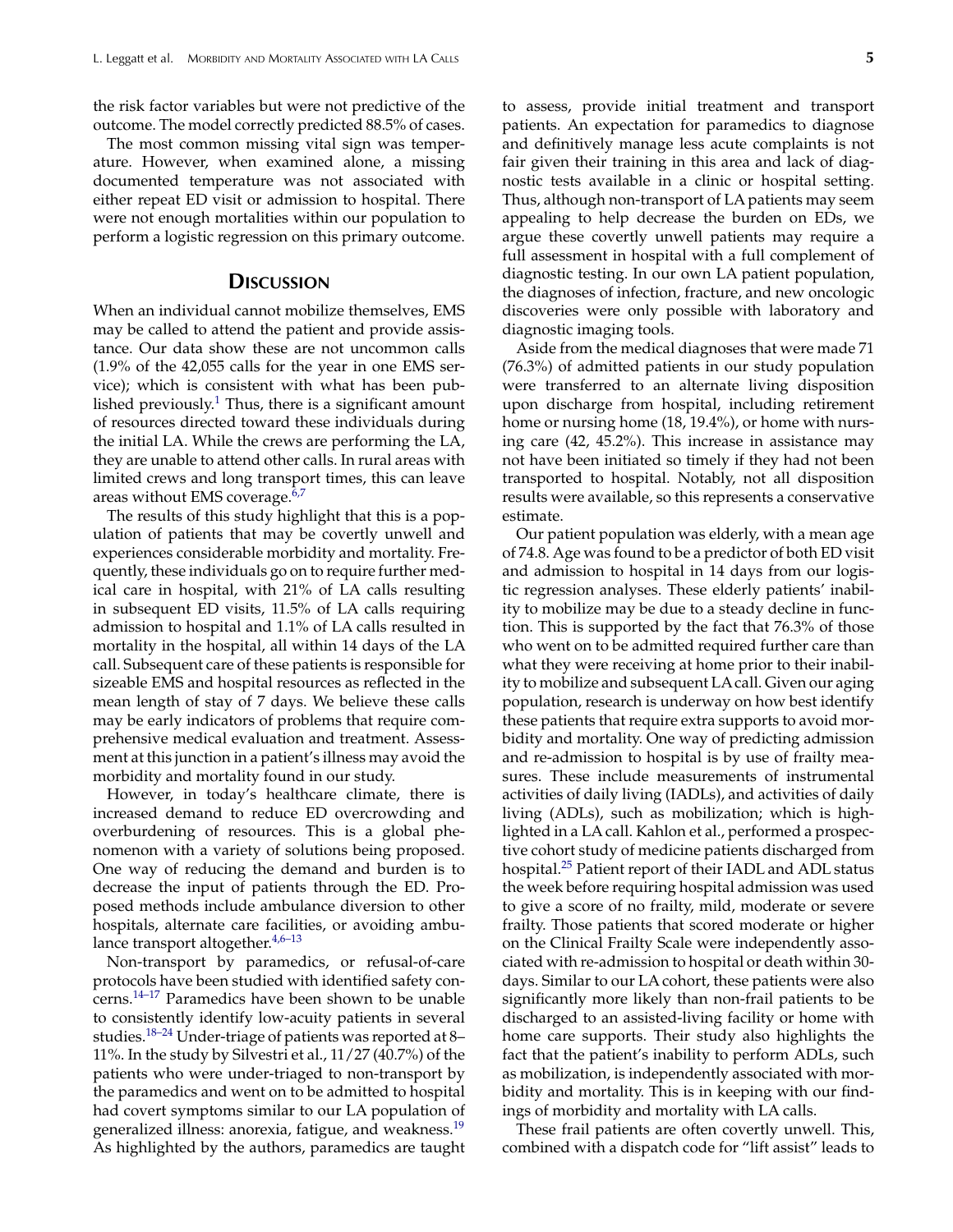risk of cognitive bias surrounding the patient's level of acuity. This is reflected in our study by the number of incomplete charts with regards to vital sign documentation. Of the ACRs examined, 113 (14.0%) were noted to be missing at least one vital sign, and 44 (27.5%) of 160 calls were missing blood glucose documentation in diabetic patients. Of these missing vital signs and blood glucose omissions, only 15 (15.5%) and 3 (1.9%) were explained by patient refusal, respectively. In our system, a full set of vital signs is required for all patient encounters and blood glucose should be assessed in diabetic patients that are not able to mobilize. Thus, there is a discrepancy in what is required for standard care and what is being performed. There is a potential bias to these covertly unwell patients not requiring the same level of attention as those that are overtly unwell. As our study shows, LA patients are at risk of morbidity and mortality and we hope the results of our study will help highlight the degree of suspicion that prehospital care providers must have for potentially significant pathology that may co-exist.

Surprisingly, we found that tachycardia (heart rate >99 beats per minute) at time of LA was negatively associated with hospital admission within 14 days. This could reflect the patient's ability to compensate to whatever insult caused the immobility. Additionally, this may be a marker of patients who are not on certain medications that could contribute to orthostasis (e.g., beta blocker, calcium channel blocker), which is a known risk factor for falls. Alternate explanations include response to the stressor of requiring aid in mobilizing and signs of exertion from attempts to mobilize. However, each represents compensation and thus appropriate response to stress. In the absence of appropriate compensation, supportive care, including potential hospital admission, may be required.

## **Limitations and Future Directions**

We found an association in 14-day morbidity and mortality in patients who require a LA call; however, this does not show causality that the subsequent ED visit, admission or mortality was directly related to the LA call. A consensus of 4 EMS medical directors felt that this time frame would give sufficient confidence to at least suggest that the LA and subsequent morbidity and mortality were temporally correlated. However, our results are based on association alone, not causation and there are many factors at play. There may have been another insult following the LA that resulted in the hospital admission. Unfortunately, there is no easy way to prove causation and thus, this important limitation must be stated and the overarching fact our data is based on association highlighted.

Patients could only be enrolled in this study, if their call was documented on the ACR as a LA. It is foreseeable that some patient's charts may be labeled as something other than this. In order to try to overcome this issue, all non-transport chart code ACRs were reviewed to ensure all LA calls were identified. There is the possibility that ACRs are not be generated by the paramedics when no care is delivered. However, this would result in a more conservative estimation of patient morbidity and mortality. Thus, we were willing to accept this potential shortcoming.

Patients were only recognized as returning to hospital if they presented to our center. If they sought care elsewhere within 14-days of LA, these potential visits were not captured. However, this is a theoretical risk and it would be expected to represent only a small proportion of our patients. As this would again result in a more conservative estimate, we are accepting of this consequence.

Another point worth mentioning is that the presence of abnormal vitals does not mandate that the patient is experiencing a pathologic process. These normal values are based on population-based cut-offs. Thus, it is entirely possible to have for example, a systolic blood pressure of <90 mmHg and be physiologically fullyfunctioning. We chose to use these cut-offs as they are well-recognized parameters. But, it should bear mentioning that abnormal vitals do not require a pathologic process and are an indirect screen for pathology.

Our patient sample was from a single-EMS provider service and from only one-year of data. As such, the results may not be generalizable to all populations. A larger sample size could potentially allow for examination of mortality, for which our event rate was too small to comment on.

Since the study was undertaken in a one-payer government covered-health system, there are minimal financial consequences to taking an ambulance to hospital. Although we cannot say for certain that patients would refuse transportation after a LA and then take a private vehicle to the ED right afterwards, it would be highly unlikely. Thus, we believe that a very small, if any at all, of the outcomes would have been based on this potential scenario.

It should be noted that variables with a high proportion of missing observations were excluded from the logistic regression model. Had missing observations not been an issue and these variables included in the analysis, it is possible that these factors may have been identified as having an association with ED visit and/or hospital admission within 14 days.

We found a discrepancy in the documentation of vital signs in our LA patients and are unaware of how this compares to the rate of missing vital sign documentation in patients with similar acuity (ex. CTAS) scores that are transported to hospital. We are also unaware of what the baseline rate of morbidity and mortality in transported patients of similar low acuity is with respect to our LA cohort. This data